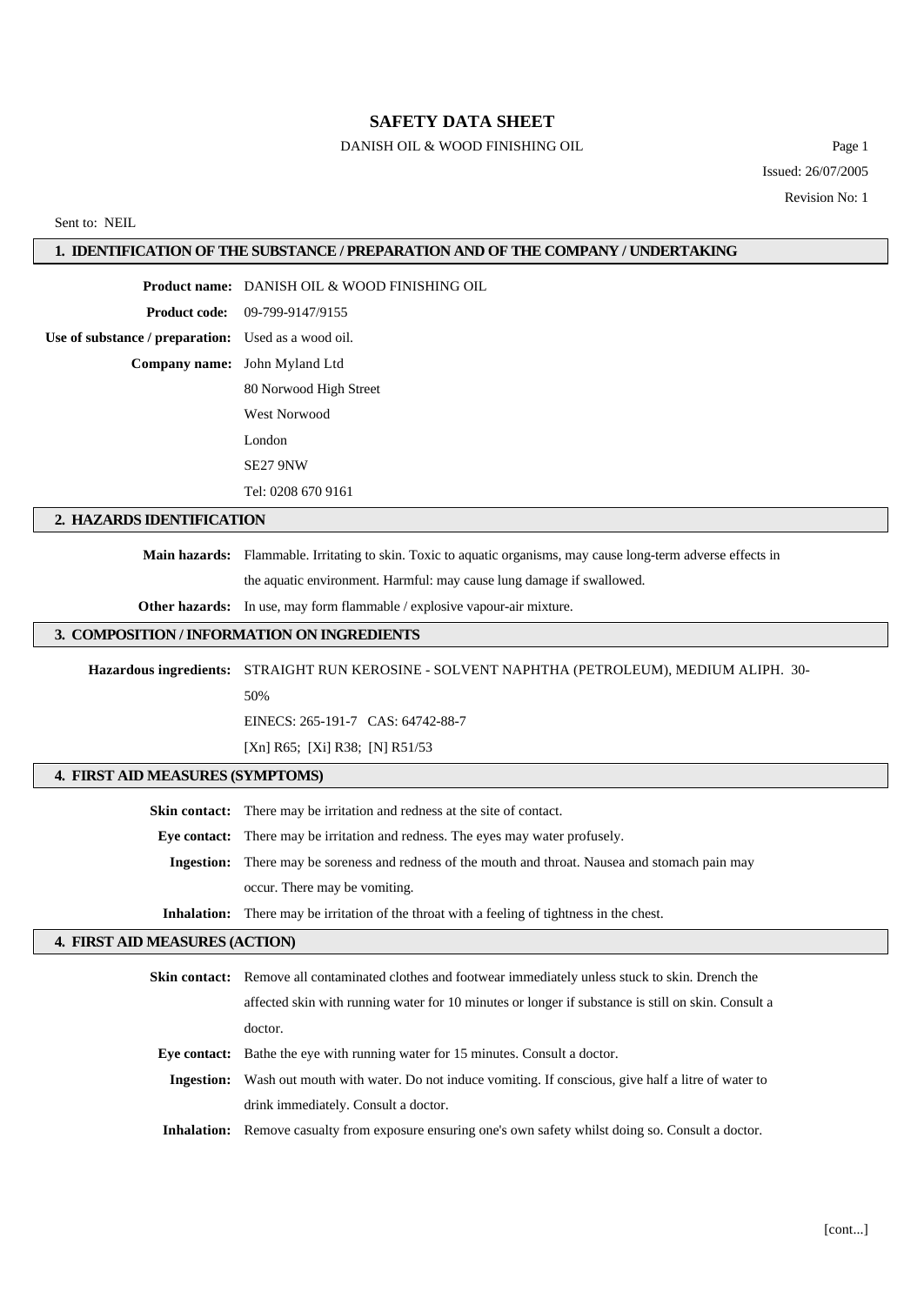$\overline{\phantom{a}}$ 

 $\overline{\phantom{a}}$ 

# **SAFETY DATA SHEET**

## DANISH OIL & WOOD FINISHING OIL Page 2

| 5. FIRE-FIGHTING MEASURES             |                                                                                                                                   |  |  |  |  |  |
|---------------------------------------|-----------------------------------------------------------------------------------------------------------------------------------|--|--|--|--|--|
|                                       | Extinguishing media: Alcohol or polymer foam. Carbon dioxide. Dry chemical powder. Use water spray to cool                        |  |  |  |  |  |
|                                       | containers.                                                                                                                       |  |  |  |  |  |
|                                       | <b>Exposure hazards:</b> Flammable. In combustion emits toxic fumes. Forms explosive air-vapour mixture.                          |  |  |  |  |  |
|                                       | Protection of fire-fighters: Wear self-contained breathing apparatus. Wear protective clothing to prevent contact with skin       |  |  |  |  |  |
|                                       | and eyes.                                                                                                                         |  |  |  |  |  |
| <b>6. ACCIDENTAL RELEASE MEASURES</b> |                                                                                                                                   |  |  |  |  |  |
|                                       |                                                                                                                                   |  |  |  |  |  |
|                                       | Personal precautions: Refer to section 8 of SDS for personal protection details. If outside do not approach from                  |  |  |  |  |  |
|                                       | downwind. If outside keep bystanders upwind and away from danger point. Mark out the                                              |  |  |  |  |  |
|                                       | contaminated area with signs and prevent access to unauthorised personnel. Turn leaking                                           |  |  |  |  |  |
|                                       | containers leak-side up to prevent the escape of liquid. Eliminate all sources of ignition.                                       |  |  |  |  |  |
| <b>Environmental precautions:</b>     | Do not discharge into drains or rivers. Contain the spillage using bunding.                                                       |  |  |  |  |  |
| <b>Clean-up procedures:</b>           | Absorb into dry earth or sand. Transfer to a closable, labelled salvage container for disposal by                                 |  |  |  |  |  |
|                                       | an appropriate method. Do not use equipment in clean-up procedure which may produce                                               |  |  |  |  |  |
|                                       | sparks.                                                                                                                           |  |  |  |  |  |
| 7. HANDLING AND STORAGE               |                                                                                                                                   |  |  |  |  |  |
|                                       | Handling requirements: Avoid direct contact with the substance. Ensure there is sufficient ventilation of the area. Do            |  |  |  |  |  |
|                                       | not handle in a confined space. Avoid the formation or spread of mists in the air. Smoking is                                     |  |  |  |  |  |
|                                       | forbidden. Use non-sparking tools.                                                                                                |  |  |  |  |  |
| <b>Storage conditions:</b>            | Store in cool, well ventilated area. Keep container tightly closed. Keep away from sources of                                     |  |  |  |  |  |
|                                       | ignition. Prevent the build up of electrostatic charge in the immediate area. Ensure lighting and                                 |  |  |  |  |  |
|                                       | electrical equipment are not a source of ignition.                                                                                |  |  |  |  |  |
|                                       | 8. EXPOSURE CONTROLS / PERSONAL PROTECTION                                                                                        |  |  |  |  |  |
|                                       |                                                                                                                                   |  |  |  |  |  |
| <b>Hazardous ingredients:</b>         | STRAIGHT RUN KEROSINE - SOLVENT NAPHTHA (PETROLEUM), MEDIUM ALIPH.                                                                |  |  |  |  |  |
|                                       | WEL $(8 \text{ hr} \text{ TWA})$ : 600mg/m3                                                                                       |  |  |  |  |  |
|                                       | <b>Engineering measures:</b> Ensure there is sufficient ventilation of the area. Ensure lighting and electrical equipment are not |  |  |  |  |  |
|                                       | a source of ignition.                                                                                                             |  |  |  |  |  |
|                                       | <b>Respiratory protection:</b> Self-contained breathing apparatus must be available in case of emergency.                         |  |  |  |  |  |
|                                       | Hand protection: Impermeable gloves.                                                                                              |  |  |  |  |  |
|                                       | Eye protection: Safety glasses. Ensure eye bath is to hand.                                                                       |  |  |  |  |  |
|                                       | Skin protection: Impermeable protective clothing.                                                                                 |  |  |  |  |  |
| 9. PHYSICAL AND CHEMICAL PROPERTIES   |                                                                                                                                   |  |  |  |  |  |

**State:** Liquid **Colour:** Gold-brown **Odour:** Perceptible odour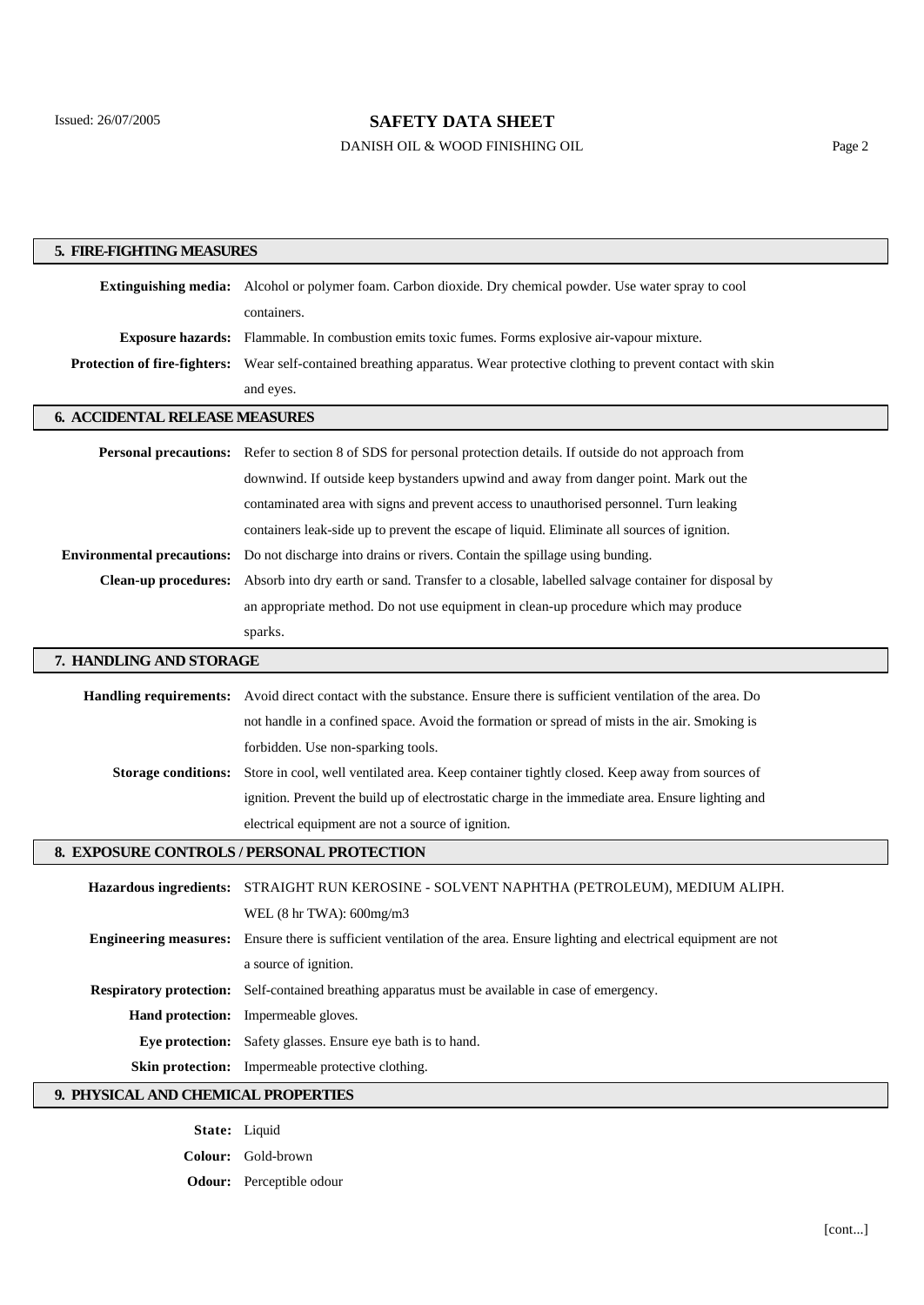### **SAFETY DATA SHEET**

### DANISH OIL & WOOD FINISHING OIL Page 3

**Flash point°C:** 38

#### **10. STABILITY AND REACTIVITY**

**Stability:** Stable under normal conditions. Stable at room temperature.

**Conditions to avoid:** Heat. Hot surfaces. Sources of ignition. Flames.

**Materials to avoid:** Strong oxidising agents. Strong acids.

**Haz. decomp. products:** In combustion emits toxic fumes.

#### **11. TOXICOLOGICAL INFORMATION**

**Routes of exposure:** Refer to section 4 of SDS for routes of exposure and corresponding symptoms.

#### **12. ECOLOGICAL INFORMATION**

**Mobility:** Readily absorbed into soil.

**Persistence and degradability:** Biodegradable.

**Bioaccumulative potential:** No bioaccumulation potential.

**Other adverse effects:** Negligible ecotoxicity.

#### **13. DISPOSAL CONSIDERATIONS**

**NB:** The user's attention is drawn to the possible existence of regional or national regulations

regarding disposal.

#### **14. TRANSPORT INFORMATION**

| ADR / RID                            |                                       |                                |                 |
|--------------------------------------|---------------------------------------|--------------------------------|-----------------|
| <b>UN no:</b> 1263                   |                                       | <b>ADR Class: 3</b>            |                 |
| Packing group: III                   |                                       | <b>Classification code:</b> F1 |                 |
|                                      | Shipping name: PAINT RELATED MATERIAL |                                |                 |
| Labelling: 3                         |                                       | <b>Hazard ID no: 30</b>        |                 |
|                                      | <b>FLAMMARILE LIQUID</b>              |                                |                 |
| $\mathbf{IMDG} \, / \, \mathbf{IMO}$ |                                       |                                |                 |
| <b>UN no:</b> 1263                   |                                       | Class: 3                       |                 |
| Packing group: III                   |                                       |                                | $EmS: F-E,S-E*$ |
| Marine pollutant: .                  |                                       |                                |                 |
| Labelling: 3                         |                                       |                                |                 |
| IATA / ICAO                          |                                       |                                |                 |
| <b>UN no:</b> 1263                   |                                       | Class: 3                       |                 |
| Packing group: III                   |                                       |                                |                 |